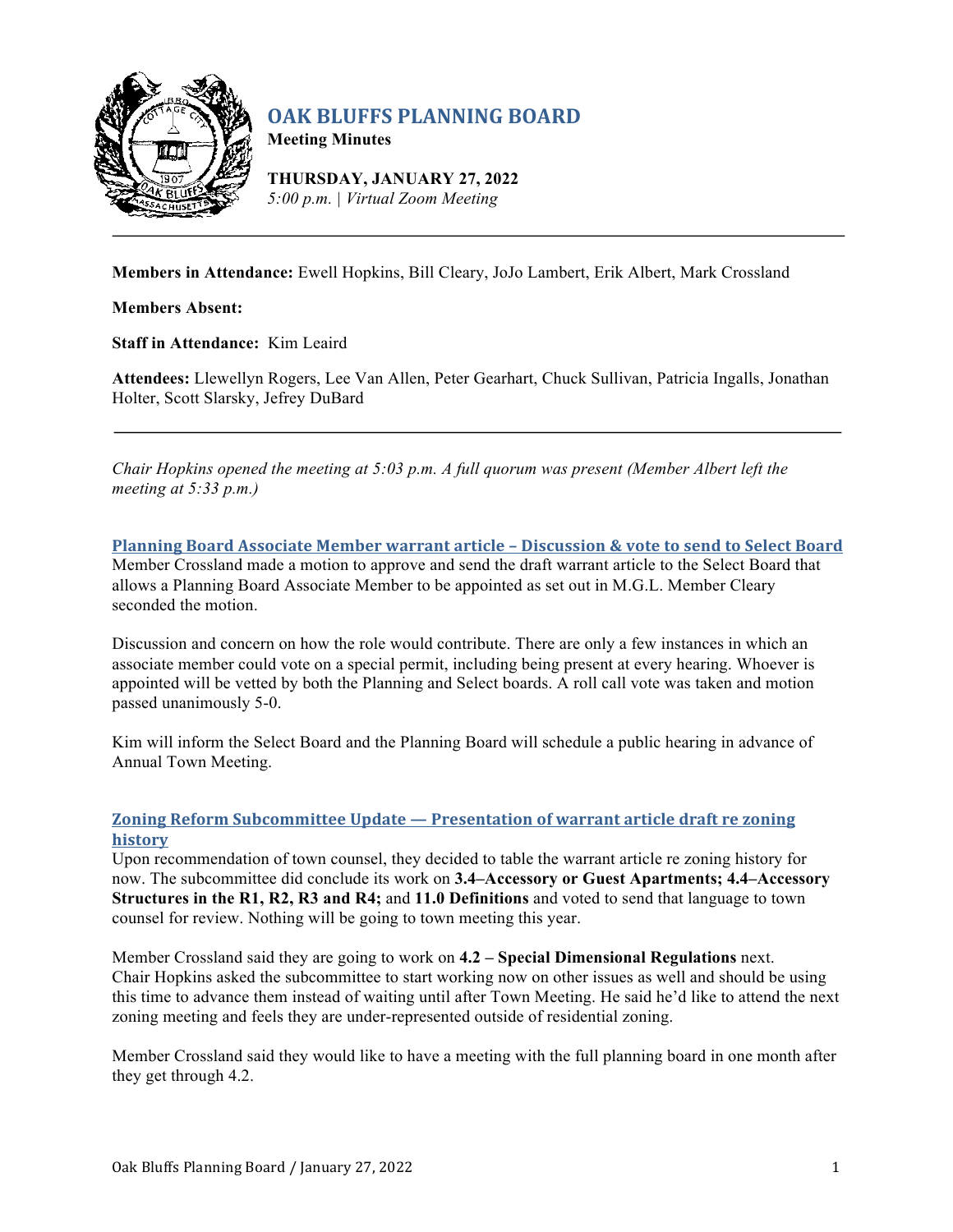### **Shearer Cottage Discussion with Applicant re: Site Plan Review**

Member Erik Albert recused himself from discussion. Present for the application: Chuck Sullivan, Peter Gearhart and Lee Van Allen.

Chair Hopkins said this application is unique in the town in that a special permit is required from one board (the ZBA) and a site plan review is required from the Planning Board. The ZBA and PB chairs had sent a joint letter to the Commission with their concerns. He said he would like a land engineer to survey the road and submit to Fire Chief for compliancy with CMR and thereby address the outstanding questions coming out of the hearings with the Commission.

Chuck Sullivan asked what role does the applicant have in hiring a surveyor? Chair Hopkins said the town will bill the applicant for this effort and thinks it important that they have some input. Chuck said that Sourati has done the surveying of Shearer to date and it had taken a lot of time and money to do so – there are a lot of irregular roads there. He also said that when they first spoke with the Fire Chief, they were told it would satisfy his requirements.

Chair Hopkins said surveying may not be appropriate word — they need to have the roads staked out in compliance with the CMR. Once that occurs the plan can be submitted to the Fire Chief. They are not asking for the roads be enhanced, just staked out so they can tell the ZBA: *Here are the road implications of being compliant with fire code requirements.* An engineer may not need to survey in order to determine ownership, but does need to look at width, depth and envelope and what the implications of that work is and then submit that to the Fire Chief to sign off on before the Planning Board completes its work.

The ZBA will then have to take [information about] the road, parking and other issues that will be fleshed out in the Site Plan Review. Using Sourati Engineering for this makes a lot of sense.

Member Cleary said he lives in the neighborhood and as an abutter believes he can be impartial. He said that although this request makes a lot of sense in other areas, from his experience with his own lot, information is incomplete and the roads don't match the original subdivision plan in this neighborhood. Trying to stake it out will be opening up a can of worms – stakes will cross some people's yards and houses. While he understands the safety issue, he said he thought it would be more prudent to have the Fire Chief walk and drive through as it exists and make his suggestions, similar to what the Planning Board did with Community Services and Village Rd.

Chair Hopkins said he agreed but was outlining the technical steps to accomplish that. He said he had [already] met with the Fire Chief who ultimately has the obligation to sign off on compliance for access to this application. The Fire Chief said if the improvements to the road are clearly understood by all parties (he does not feel any obligation to require those changes initially) but [first], we need to understand what compliancy constitutes and the best way is to stake the access to and from the proposed location, so that, most importantly, the ZBA can understand what the those implications are.

Chuck said the problem is that in order to stake the road you need to create a survey to locate the stakes and in that area there is so much undefined and incorrect overlapping gray area, and agrees that can't possibly happen in 60 days. The original survey done by Sourati took nearly six months.

Chair Hopkins said the board would be comfortable with a mutually-agree-upon extension and asked Chuck if he had another suggestion to achieve this. He said they can schedule a working session and reconvene the full board in order to discuss these issues and check that box.

Chuck said the applicant is willing to take as much as time necessary in order to get proper approvals.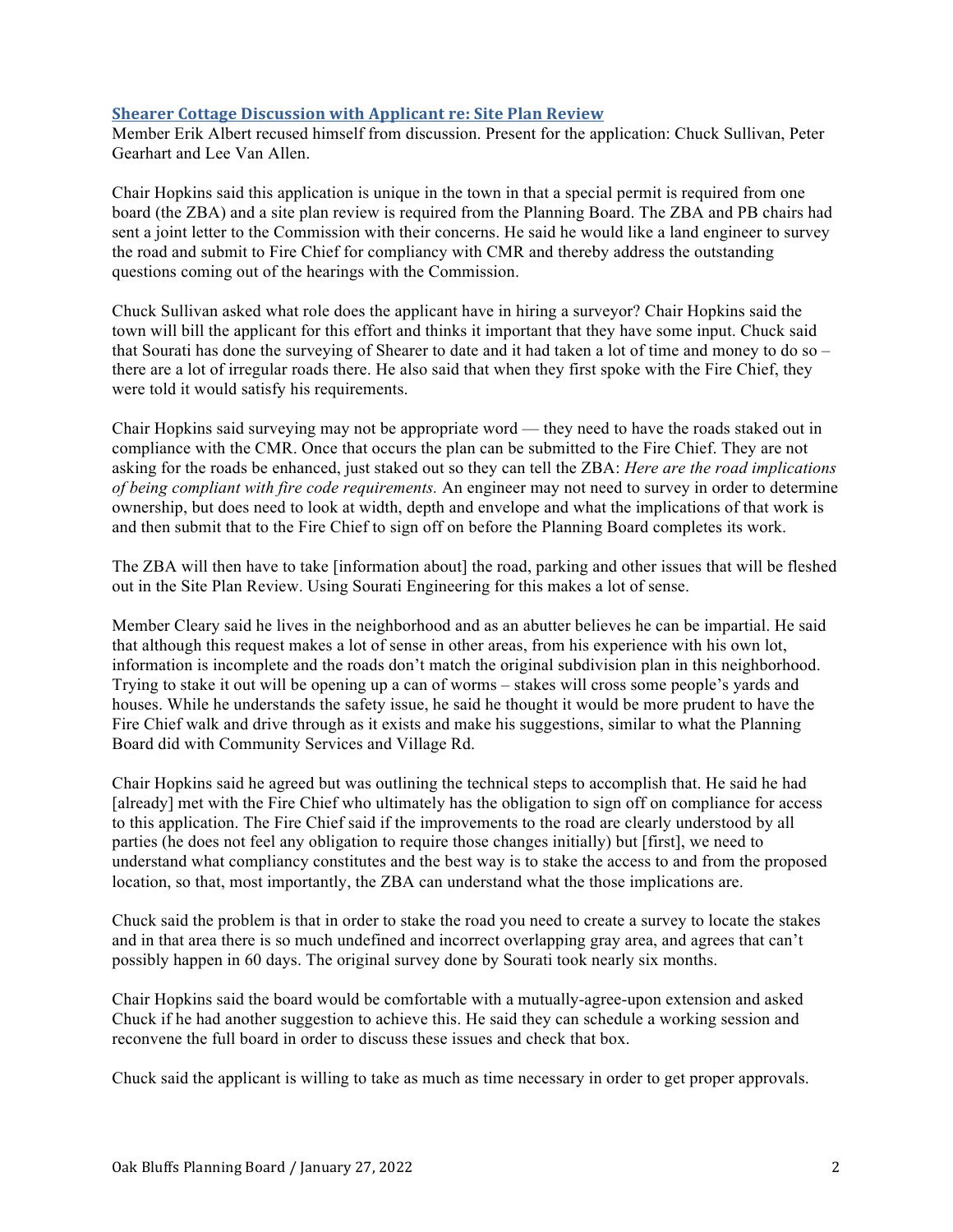Chair Hopkins said Kim will draft a blank extension form and said we should schedule a working session to figure out what options are available to us so that work is not repetitive.

Mark asked if we could invite the fire chief and assistant fire chief to this process. Yes.

Chuck said, for clarification, that the joint letter sent to MVC references Zone 2 and they've received confirmation from Conservation that they are well out of that area. Peter Gearhart said they did look at the water supply and they do have main in front. He said he would draft a letter to the Planning Board with questions under CMR 527.

Chair Hopkins said does not believe that this will take longer than 60 days, and he is interested in doing things expeditiously. Scott Slarsky asked in the chat with regard to the site design that could potentially occur, he would be interested in understanding a few issues. Chair Hopkins asked that they be captured in the record and shared with applicant.

#### **Board Updates**

Bill Cleary: The Climate Action committee had its first steering committee meeting and he will catch up on those meeting notes as he was on vacation. Re Green Community, they met with the state a few days ago via zoom who had questions about their Energy Reduction Plan. They are working on answering them.

Mark Crossland: The 8 acres is moving forward, developers met with the MVC regarding potential wastewater issues today and he will update board next time.

Ewell Hopkins: He asked board if anyone had clarification questions about what was in packet. Member Cleary asked if there is a plan in place for the new well the Water Dept. wants to install. Chair Hopkins said they do have plans for new well off County and a new standpipe in the southern tier near state forest. He attended a water committee meeting where they had discussed both. The letter in packet was responding to high school application. Bill asked if there is a timeline? Chair said anticipates six years in getting all signatures, etc.

#### **Public Comment**

Chair Hopkins asked ZBA Chair Lou Rogers about the **Goodales'** hearing. Lou said they opened the hearing and heard from applicant and some public comment but continued it. They also did a site visit.

Chair Hopkins asked for clarification on what the appeal was about. Chair Rogers said it was a compliancy appeal made by abutters based on what the Building Official gave Goodales permission to do after a complaint was made about all of the activity in the yard. He was renting space to people for storage for equipment and materials but allowed a landscaper to stay, and the neighbors appealed that because they felt that the landscaper should not be there either. That's why they had the site visit to see what's going on.

Pat Ingalls, an abutter, said she'd like to know who was present at the site visit and also what day it took place. Chair Hopkins said Kim would work with Robert to get that information for her.

## **Adjourn**

Member Cleary made a motion to adjourn. Member Lambert seconded. All were in favor.